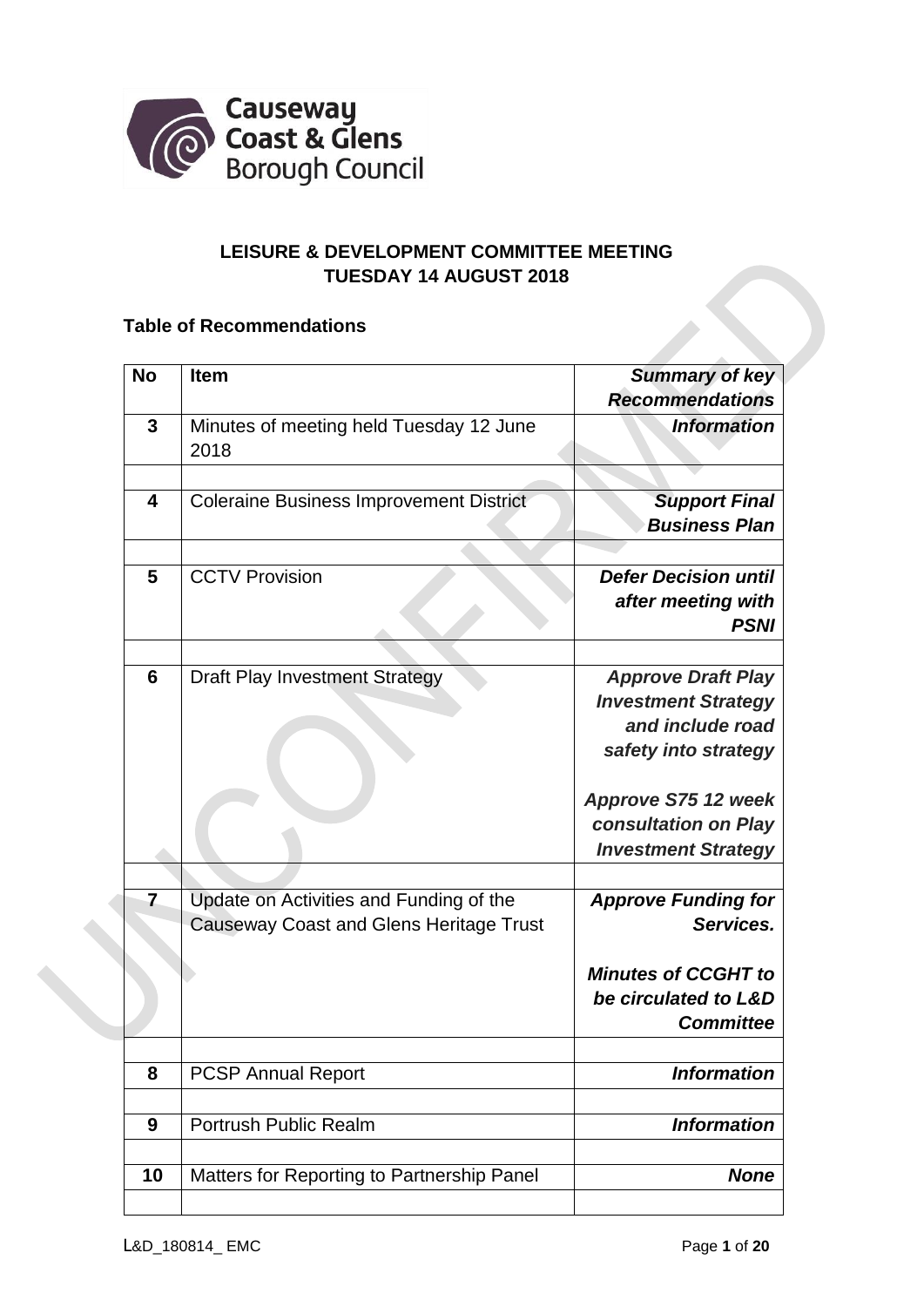| 11 | Correspondence                                                             | <b>None</b>                 |
|----|----------------------------------------------------------------------------|-----------------------------|
| 12 | Consultations                                                              | <b>Note</b>                 |
| 13 | Notice of Motion Proposed by Councillor                                    | <b>Nil</b>                  |
|    | Stevenson, seconded by Alderman Campbell                                   |                             |
|    | 'That Members of this Council are fully                                    |                             |
|    | updated in regards to the details of the                                   |                             |
|    | process leading up and including the                                       |                             |
|    | transferring of Edward Street Social Centre                                |                             |
|    | to NICVA following the Council meeting of                                  |                             |
|    | Tuesday 22 May 2018, during a call in                                      |                             |
|    | period. That members are also updated as                                   |                             |
|    | to the process and rationale for rejecting a                               |                             |
|    | call in on the decision not to take on<br>ownership'                       |                             |
| 14 | Notice of Motion Proposed by Councillor                                    | Nil                         |
|    | Stevenson, seconded by Alderman Campbell                                   |                             |
|    | 'That this Council ensure that an Audit of                                 |                             |
|    | Need and Options Appraisal in relation to                                  |                             |
|    | Community Facilities is carried out in all                                 |                             |
|    | towns in the borough with a population of                                  |                             |
|    | over 5,000. That these audits be carried out                               |                             |
|    | over the next four years and that it starts with                           |                             |
|    | the largest population in descending order,                                |                             |
|    | the first audit to be completed by March                                   |                             |
|    | 2019'                                                                      |                             |
|    |                                                                            |                             |
| 15 | Any Other Relevant Business Notified in                                    |                             |
|    | Accordance with Standing Order 12 (o)                                      |                             |
|    | 15.1<br><b>Portstewart Pool</b>                                            | <b>Report to be brought</b> |
|    | In addition to the months of July and                                      | <b>back to Committee</b>    |
|    | August, Can consideration be given to                                      |                             |
|    | the possibility of having the pool at the                                  |                             |
|    | <b>Crescent Portstewart filled with water</b><br>at times of good weather. |                             |
|    | 15.2<br><b>Visiting Vessels to Portrush</b><br><b>Harbour</b>              | <b>Committee Updated</b>    |
|    | What arrangements are in place to                                          |                             |
|    | accommodate visiting vessels to                                            |                             |
|    |                                                                            |                             |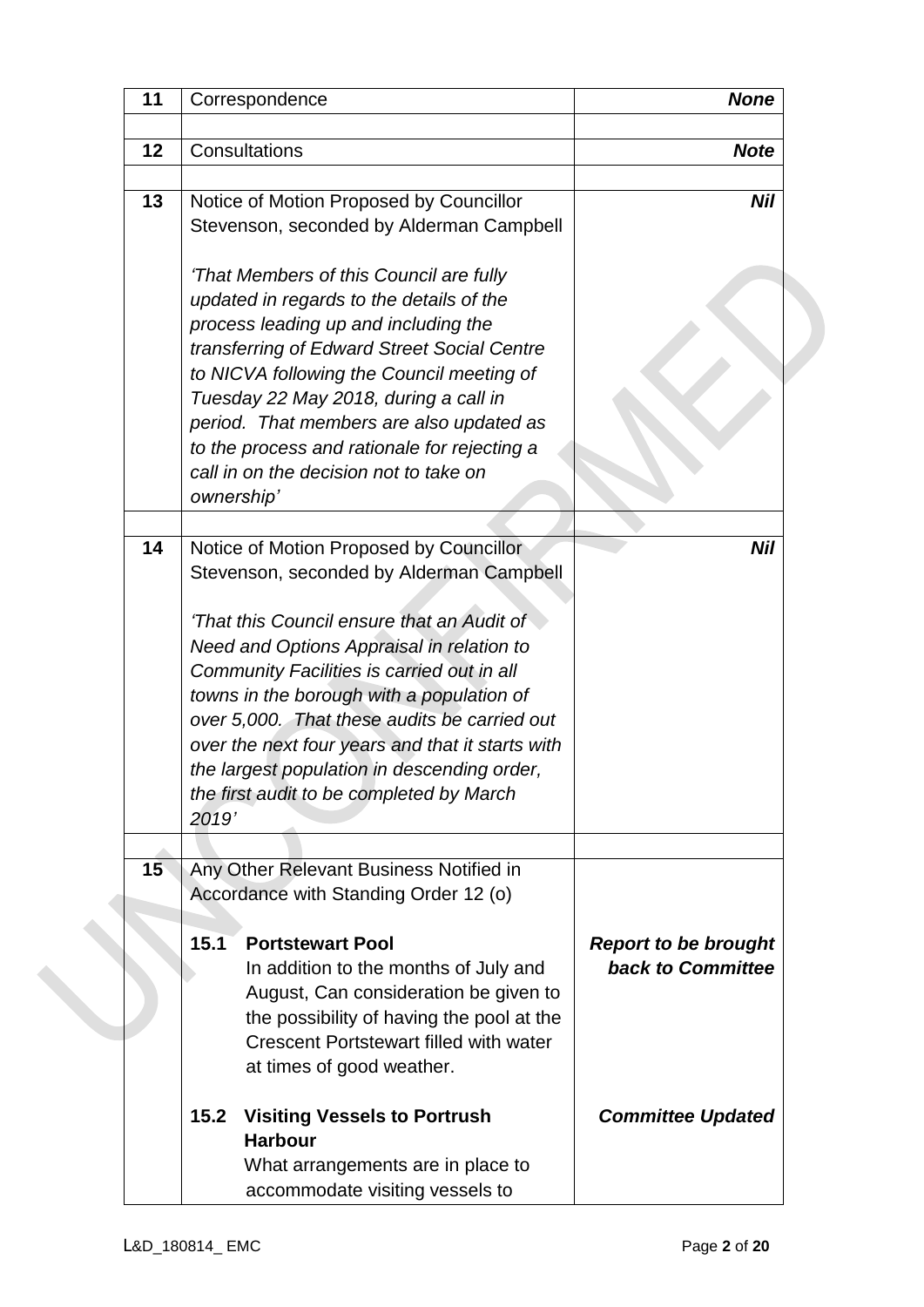|    | Portrush Harbour facilities during the                                                  |                                                   |
|----|-----------------------------------------------------------------------------------------|---------------------------------------------------|
|    | Open Golf Championship July 2019.                                                       |                                                   |
|    |                                                                                         |                                                   |
| 16 | <b>Ballysally Community Centre - Redundancy</b><br>Request                              | <b>Agree progression of</b><br>redundancy request |
|    | Request is consequence of withdrawal of<br>service                                      | <b>Note</b>                                       |
|    | Full consultation has taken place with<br>post holder                                   |                                                   |
|    | Remaining staff to continue to support<br>$\bullet$<br>the community activity programme |                                                   |
|    |                                                                                         |                                                   |
| 17 | Coastal & Dune Management Tender Report                                                 | <b>Approve</b>                                    |
|    |                                                                                         |                                                   |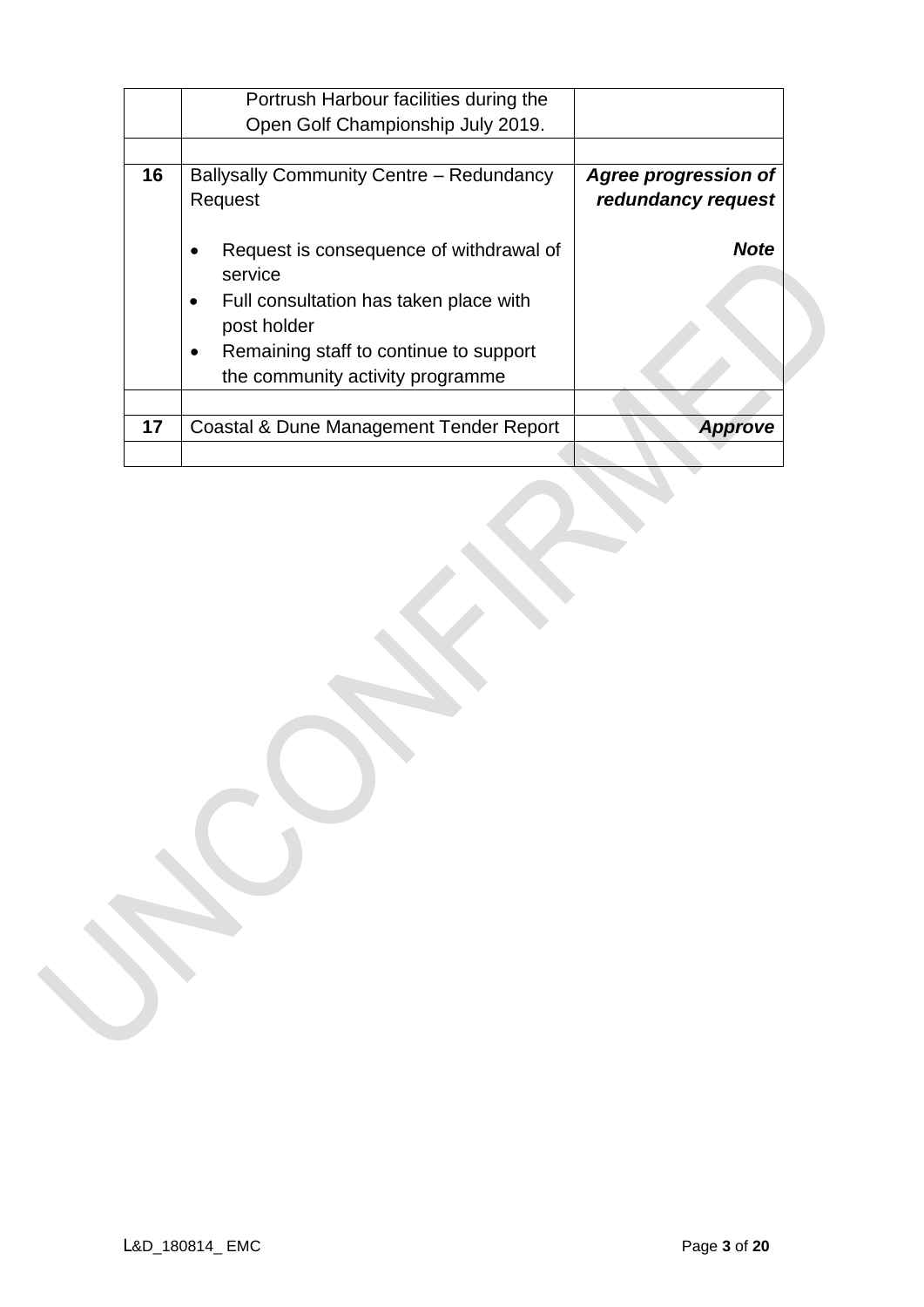# **MINUTES OF THE PROCEEDINGS OF THE MEETING OF THE LEISURE AND DEVELOPMENT COMMITTEE IN CIVIC HEADQUARTERS, COLERAINE ON TUESDAY 14 AUGUST 2018 AT 7:00 PM**

| In the Chair:            | <b>Councillor Holmes</b>                                                                                                                                                                                                                                                                                         |
|--------------------------|------------------------------------------------------------------------------------------------------------------------------------------------------------------------------------------------------------------------------------------------------------------------------------------------------------------|
| <b>Members Present:</b>  | Alderman Hillis and Robinson<br>Councillors Baird, Blair, Callan, Clarke, Deighan,<br>Fielding, Knight-McQuillan, McCandless, MA<br>McKillop, C McShane and Nicholl                                                                                                                                              |
| <b>Officers Present:</b> | D Jackson, Chief Executive<br>P Beattie, Head of Prosperity & Place<br>P Thompson, Head of Tourism & Recreation<br>W McCullough, Head of Sport & Wellbeing<br>J Donaghy, PCSP Manager<br>J Elliott, Town and Village Manager<br>N Harkness, SIB Project Manager<br>E McCaul, Committee & Member Services Officer |
| In Attendance:           | <b>Councillor Stevenson</b><br>Public (1 no)<br>Press (1 no)                                                                                                                                                                                                                                                     |

## **SUBSTITUTIONS**

Councillor Blair replaced Councillor Douglas and Councillor Fielding replaced Councillor Duddy for the transaction of business at the meeting.

## **1. APOLOGIES**

Apologies were recorded from Councillors K Mulholland and A Mulholland.

#### **2. DECLARATIONS OF INTEREST**

Declarations of Interest were recorded as follows:

 Councillors M A McKillop – Item 7 Causeway Coast and Glens Heritage Trust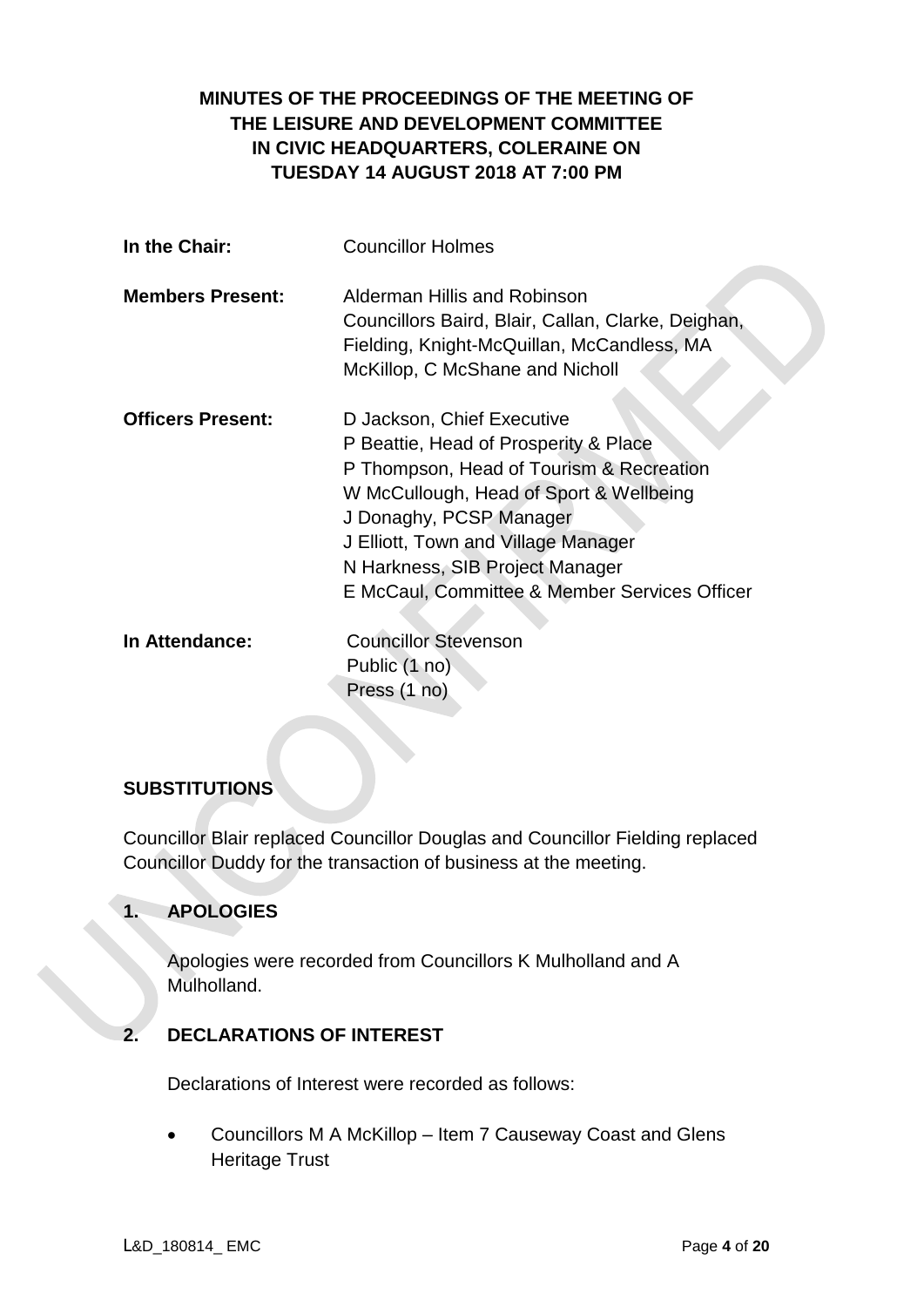## **3. MINUTES OF MEETING HELD TUESDAY 12 JUNE 2018**

The Chair advised the Minutes of the above meeting were adopted at the 24 July 2018 Council Meeting.

# **3.1 Matters Arising – Item 12 AORB – Venue for Pipe Band Championship**

In response to Alderman Hillis, the Chief Executive advised that an update report on venue for Pipe Band Championship would be brought to full Council Meeting.

- **\*** Alderman Robinson, Councillors Callan, Knight-McQuillan, Clarke and Fielding joined the meeting at 7:04 pm.
- \* Councillor C McShane joined the meeting at 7:05 pm.

# **4. COLERAINE BUSINESS IMPROVEMENT DISTRICT**

The Leisure and Development received a report, previously circulated to inform members on the progress of the Coleraine BID project and to recommend that Council vote yes on the final Business Plan.

Coleraine Town Team [CTT] is progressing with the Business Improvement District [BID] for Coleraine Town Centre which is itemised as part of the Town Centre Management function under Prosperity & Place.

A BID is a business led initiative within a defined geographical area, in this case Coleraine Town Centre, to identify actions for additional improvements which are funded via an additional mandatory levy collected through the rates system.

'A BID can occur where a group of interested businesses get together with their local authority to consider what improvements are needed in their area over and above statutory provision. They then put together a plan, cost it, and decide on an amount of levy that each business must pay over a 5-year period to fund the improvements. The plan is then put out for ballot across all businesses included in the BID area. If the ballot is successful, the BID is implemented, and all businesses in the area must pay. BIDs have seen tremendous success across England, Scotland and many other European and international locations. Since the establishment of national Business Improvement District legislation in England and Wales in 2005, there are over 180 BIDs in place investing more than £300 million into local economies. <http://nibidsacademy.co.uk/about/>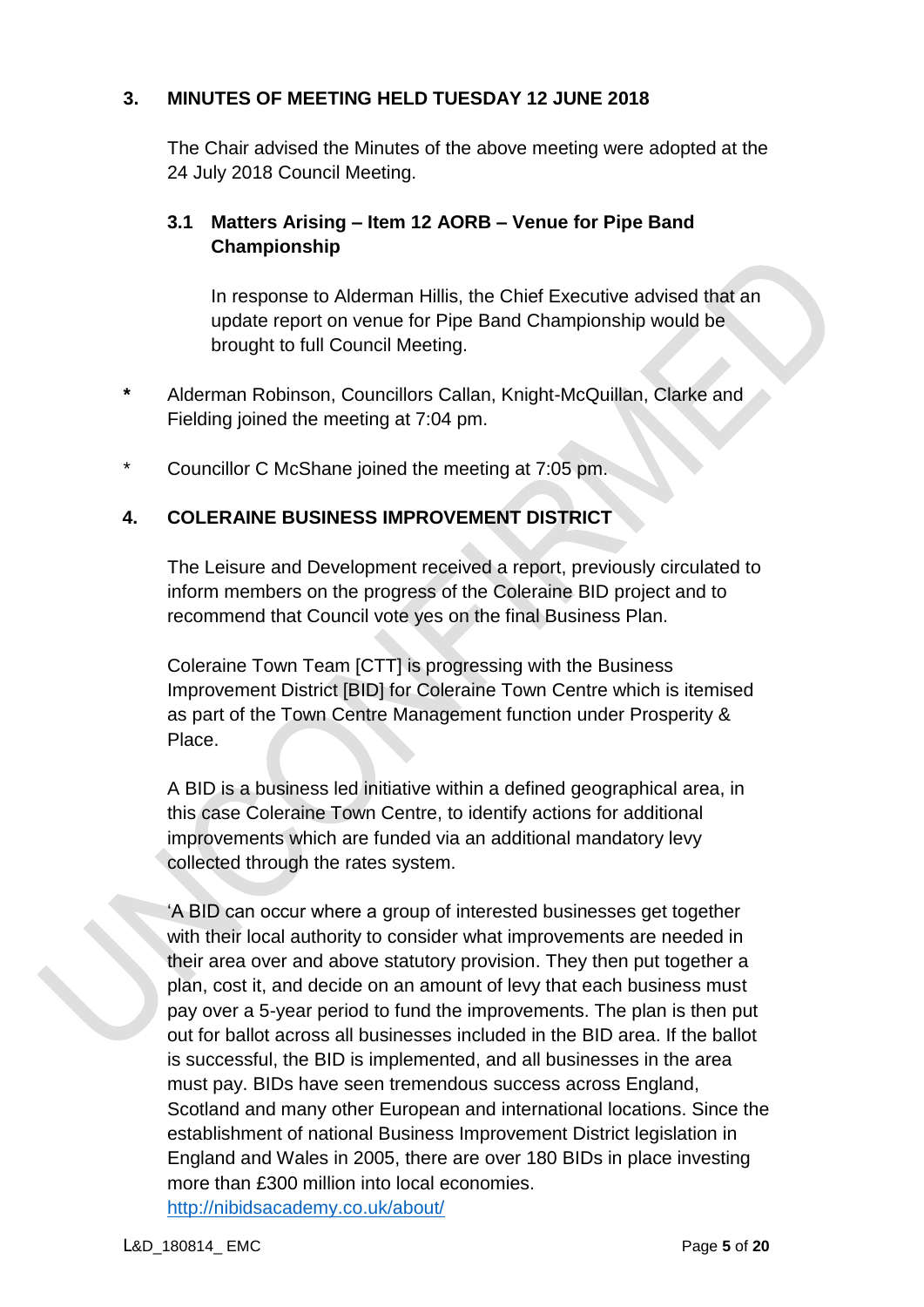The Business Improvement Districts Act (NI) received Royal Assent on 21 March 2013 and secondary legislation was implemented in 2014. This has allowed businesses in Northern Ireland to work with their local councils to establish BIDs on a statutory, rather than voluntary, basis.

The BID process takes an average of 12-18mths to establish and to date 7 BIDs have been successful in gaining a YES vote within NI. [Ballymena, Strabane, Newry, Belfast One, Belfast Cathedral Quarter, Belfast Central and Enniskillen].

Established BIDs have reported that this process has proved positive for their areas through improved communication, promotion and investment to create opportunities for vibrant and sustainable town centres.

CTT has adopted the 3 step approach to the development of a BID and members were provided with an update March 2017 on the feasibility findings derived from the Foundation Phase. This resulted in a successful funding application to the Department for Communities for £30K, and this has been augmented by rates funding year-on-year from Council.

The Coleraine BID Project has now completed the Development Phase of the process and has commenced the Campaign Phase which will run from 3 August 2018 to 13 September 2018.

The Development Phase included extensive consultation with businesses within the proposed BID area including open meetings, workshops, surveys, online feedback and face to face meetings between January and May 2018.

The draft plan was issued to the businesses within the BID area in June 2018 and the final plan has now been published and covers three themes: Influence, Connect and Experience.

The final Business Plan has been issued to all businesses with a rateable value of, or exceeding, £2500 provided they are listed on the Non-Domestic rates list as provided by Land & Property Services.

If businesses support the actions within the plan then they vote YES on the ballot paper. There are 616 hereditaments on the eligible list for the Coleraine BID and in order for the BID to proceed there must be a majority in favour by both rateable value and by number.

The postal ballot is conducted by Electoral Reform Services, London. The ballot opened on Friday 3 August and will closes at 5pm Thursday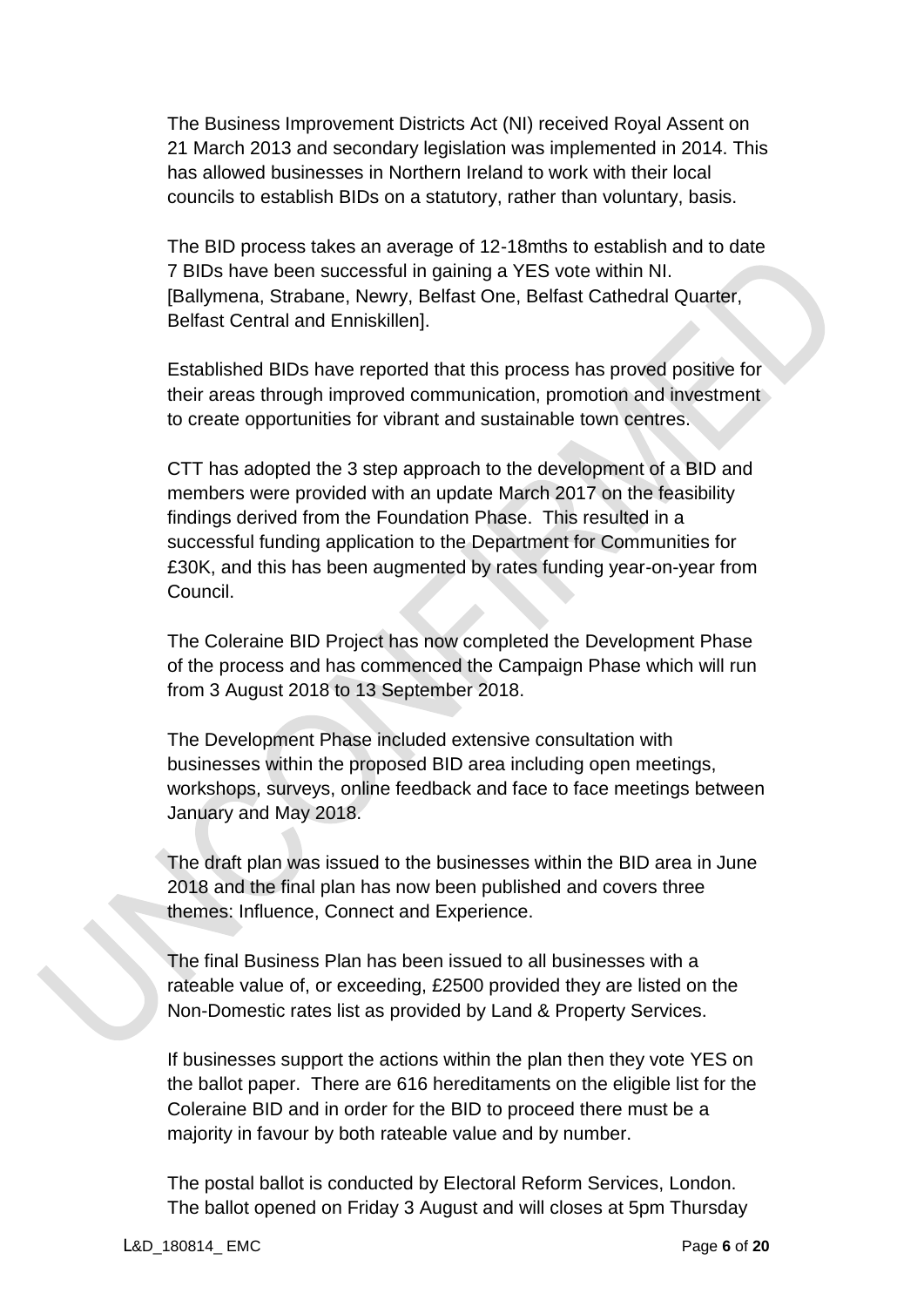13 September. The result will be issued on 14 September. If the majority are in favour of the BID then it is mandatory for all businesses within the BID area to pay the 2% levy and bills will be issued annually from October 2018 for a 5 year period.

The minimum levy amount is £50 for businesses with a rateable value of £2500 and those with a rateable value of £300,000 the maximum levy will be £6000. There is also the opportunity for businesses below the threshold of £2500 rateable value or outside the BID area to contribute voluntarily to the process.

Greater detail on the BID; its themes, operation and budget can be found within the final Business Plan circulated.

**It is recommended** - that Council continues its support for the introduction of the Coleraine Business Improvement District by voting YES on the final Business Plan.

During discussion it was highlighted that access and parking charges were strong theme in comments made by town centre retailers.

Proposed by Councillor Clarke Seconded by Alderman Hillis and

**AGREED** to recommend that Council continues its support for the introduction of the Coleraine Business Improvement District by voting YES on the final Business Plan.

## **5. CCTV PROVISION**

The Leisure and Development considered a report, previously circulated to ask Members for direction in relation to the continuation of service for Public Area CCTV within Causeway Coast and Glens Borough Council following the presentation of findings from the Feasibility Study on the public area CCTV provision within the Borough in November 2017, and the subsequent workshop held on 14 June 2018.

The report set out background details on studies of crime after installation of CCTV systems and to the problem of monitoring, maintenance and system upgrades.

The report included findings by Consultative Solutions on current provision on cameras in 8 towns within the Borough and to the recommendation by the consultants that 10 cameras be installed in Limavady, which could increase Council's final holdings to 50 cameras.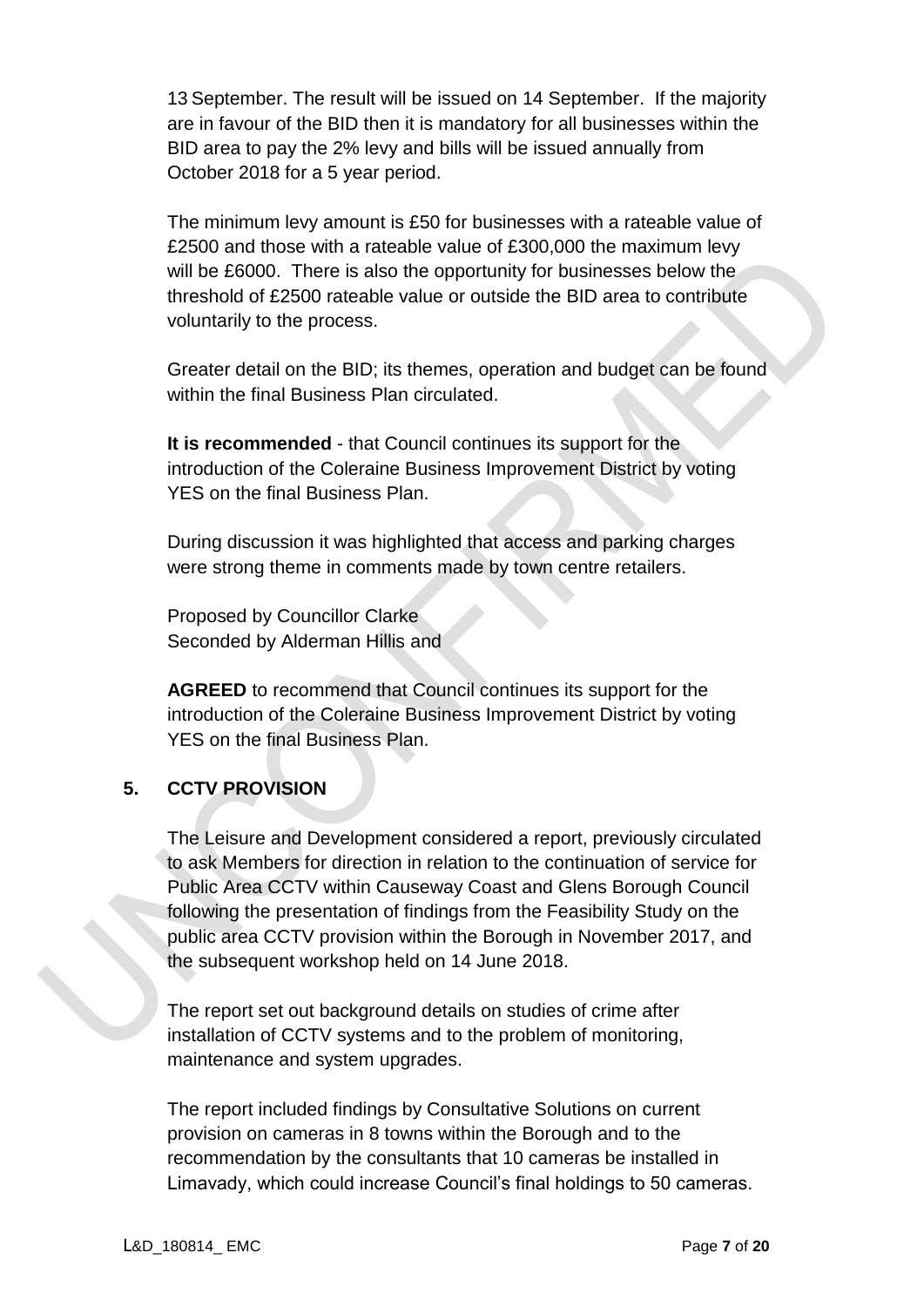At the presentation on 14 June, the consultant emphasised that if Council decide to continue providing public area CCTV, the system employed needed to be fit for purpose, look to include value added features or additional services to enable future sustainability and cover areas of identified need.

The current solution in place is now "out of contract" and apparent that the equipment is now heading towards obsolescence. The wholesale switch-off of CCTV would be unpalatable to all stakeholders, however, in terms of CCTV implemented, it is Council who solely fund the initiative.

Officers now wish to proceed with the very least, providing a solution which meets procurement requirements, which gauging direction from Members about a solution, will be satisfactory for at least the next five years.

**It is recommended** – that with the research conducted and an overview of the current position, officers request the consideration of the following position:

Does Council wish to continue to provide CCTV in the Borough?

If the answer is yes, **it is recommended that:** 

- Council officers re-engage with the PSNI to immediately gauge a final position on the issue of matching co-funding.
- The provision is revisited and limited to the towns in the Borough i.e. Coleraine, Limavady, Ballycastle, Ballymoney, Portrush and Portstewart, (based on the observation iin the Consultative Solutions report circulated) including extending the provision for major events.

 Costed options are devised accordingly for Council's further consideration.

Proposed by Councillor McCandless Seconded by Alderman Robinson

**AMENDMENT** – to recommend to Council that decision on CCTV provision be deferred until co-funding was discussed with PSNI and to get clarity on statistics and definition of what an 'incident' meant.

The Chair put the amendment to the meeting to vote which was carried unanimously 13 for 0 against and 0 abstentions.

# **6. DRAFT PLAY INVESTMENT STRATEGY**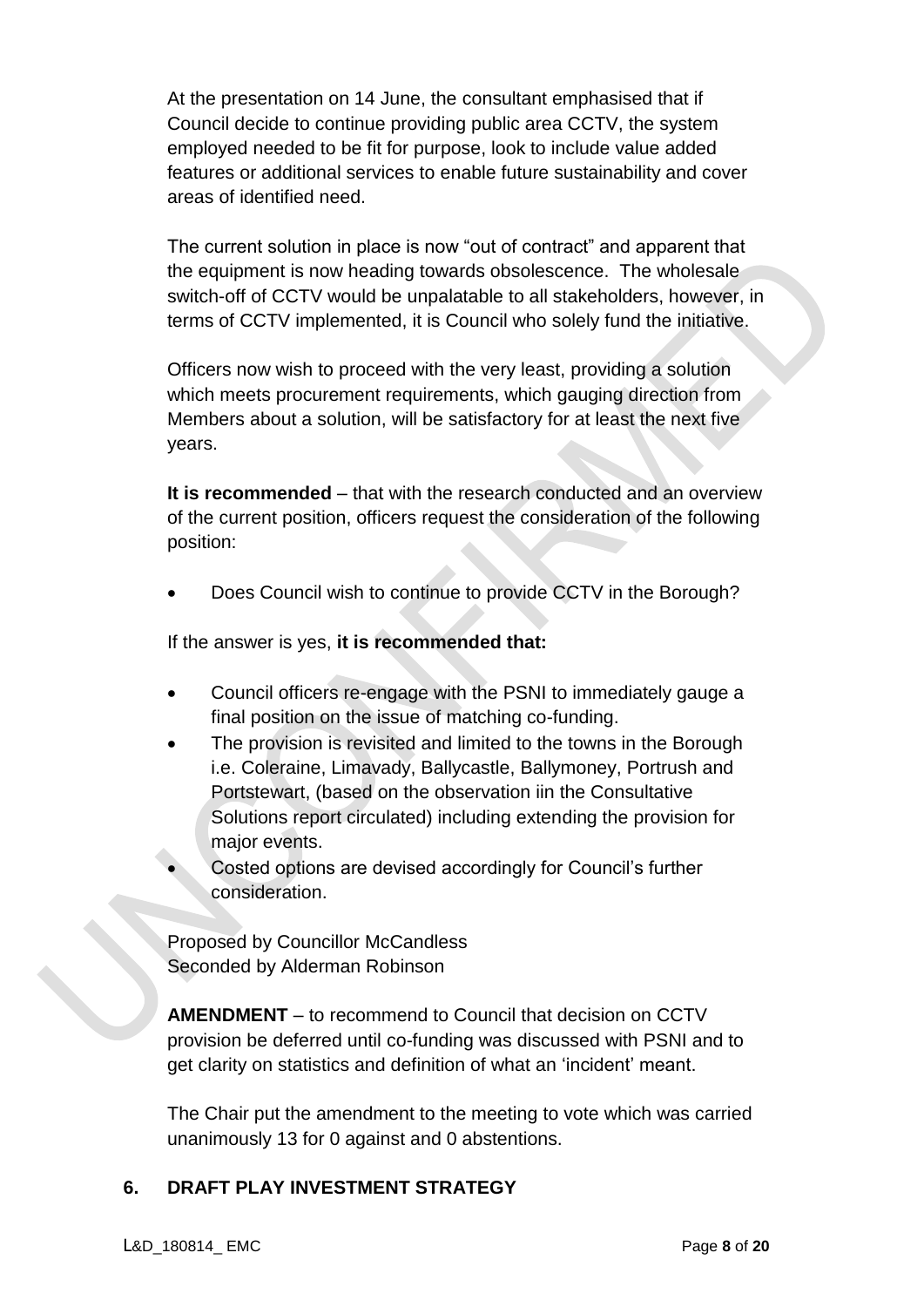The Leisure and Development Committee received a report previously circulated to seek Member's 'indicative approval' for the Draft Play Investment Strategy and to seek approval to progress as follows:

- Proceed to a 12 week, S75 compliant public consultation in advance of decisions relating to:
	- Any need for a full Equality Impact Assessment (EQIA), and
	- The Formal adoption of the Plan Investment Strategy.

Prior to discussing the report, the Head of Sport and Well-Being pointed out that indicative figures on 2.1 and 2.2 had been revised and that an updated report would be circulated.

In March 2017 Causeway Coast and Glens Borough Council commissioned PlayBoard NI to develop an overarching Play Investment Strategy for the Borough.

As part of the project, Playboard NI representatives visited all 99 fixed play facilities and reported on condition and play value; hosted public consultation events across the Borough; met with special interest groups; delivered a Councillor's Play Workshop; discussed draft proposals with officers and presented options/implications to Councillors in their DEA groups.

Members had previously considered and approved demographic criteria for fixed play prioritisation (with specific consideration given to the needs of tourists in the CC&GBC area) and a gap analysis that prioritised the need for additional/expanded provision in the following areas:

| <b>DEA</b>        | Location          | <b>Comments</b>                                       |
|-------------------|-------------------|-------------------------------------------------------|
| <b>Ballymoney</b> | Cloughmills       | Consider initial expansion of Bio-Park.               |
|                   | South Ballymoney  | Possible land issues.                                 |
| <b>Bann</b>       | Castleroe         | Review in line with wider Coleraine<br>DEA proposals. |
| <b>Benbradagh</b> | <b>Ballykelly</b> | Possible land issues.                                 |
| Causeway          | Portrush          | Consider site to the rear of Portrush<br>PS.          |
|                   | <b>Bushmills</b>  | Possible land issues.                                 |
| <b>Coleraine</b>  | Waterside         | Consider partnership with schools.                    |
|                   | The Cuts 1        | Demand to be tested.                                  |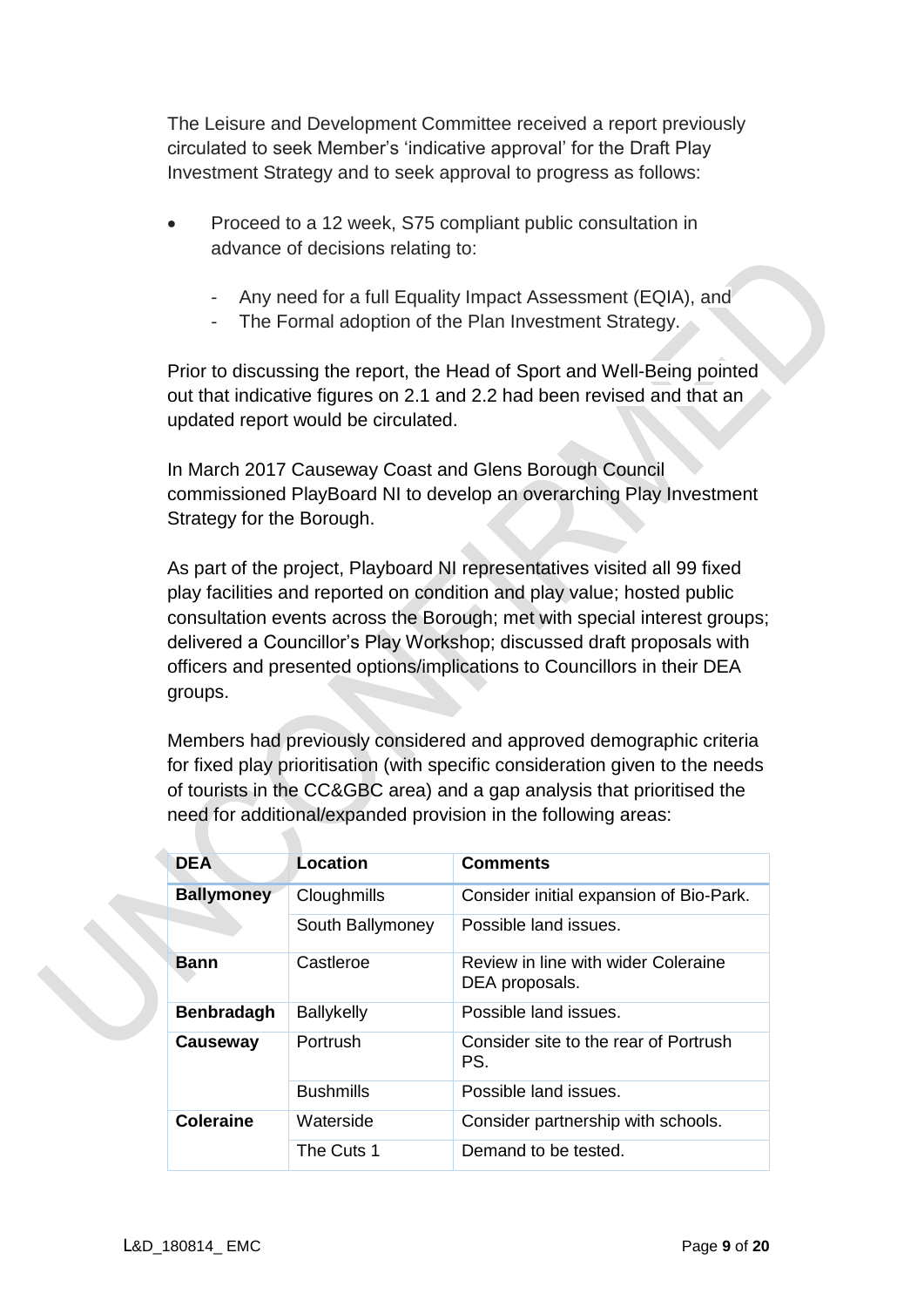|                  | Knocklyn                | Possible redevelopment of Rugby<br>Avenue site.                                               |
|------------------|-------------------------|-----------------------------------------------------------------------------------------------|
| <b>The Glens</b> | <b>Ballycastle West</b> | Possible land issues.                                                                         |
|                  | Waterfoot               | Consider green space identified by<br>community (possible land use planning<br>restrictions). |
| Limavady         | Limavady Town           | Development of Destination accessible<br>play area.                                           |
|                  |                         | Possible further need - test post<br>destination play site development.                       |

Play value is a critical consideration as a play area with low play value has little appeal for children, is likely to have low levels of usage and will not enhance children's play experiences or support their development. Fourteen fixed play areas were proposed for renewal/upgrading during the first 5 years of the strategy due to low play values.

Five sites were identified as having potentially low levels of demand coupled with low play value and would be suitable for transformation into more general public open space.

The initial finding of the spatial analysis and play value audits were presented to each DEA group of Councillors. The key points raised by Councillors in these sessions have been included in the Draft Play Investment Strategy.

The key recommendation of the Strategy are summarised within the costed Action Plan within the Executive Summary section circulated. This Action Plan recommends actions across 7 areas over a 5-year period as follows:

| <b>Action Plan</b><br><b>Area</b> | <b>Action</b>                                                                                              | <b>Projected</b><br><b>Cost</b> |
|-----------------------------------|------------------------------------------------------------------------------------------------------------|---------------------------------|
| 1.3                               | Review of Megaw park play area and<br>ancillary facilities to ensure full accessibility                    | £150,000                        |
| 2.1                               | Develop new high value fixed play areas at<br>6 locations                                                  | £1,225,000                      |
| 2.2                               | Extend and enhance existing fixed play<br>areas at 3 locations                                             | £850,000                        |
| 2.3                               | Estimated costs associated with new play<br>development at 4 locations (pending<br>community consultation) | £500,000                        |
| 3.1                               | Capital renewal of 11 play areas                                                                           | £1,175,000                      |
| 4.1                               | Transformation of play areas at 5 locations<br>(dependent on community consultation)                       | £70,000                         |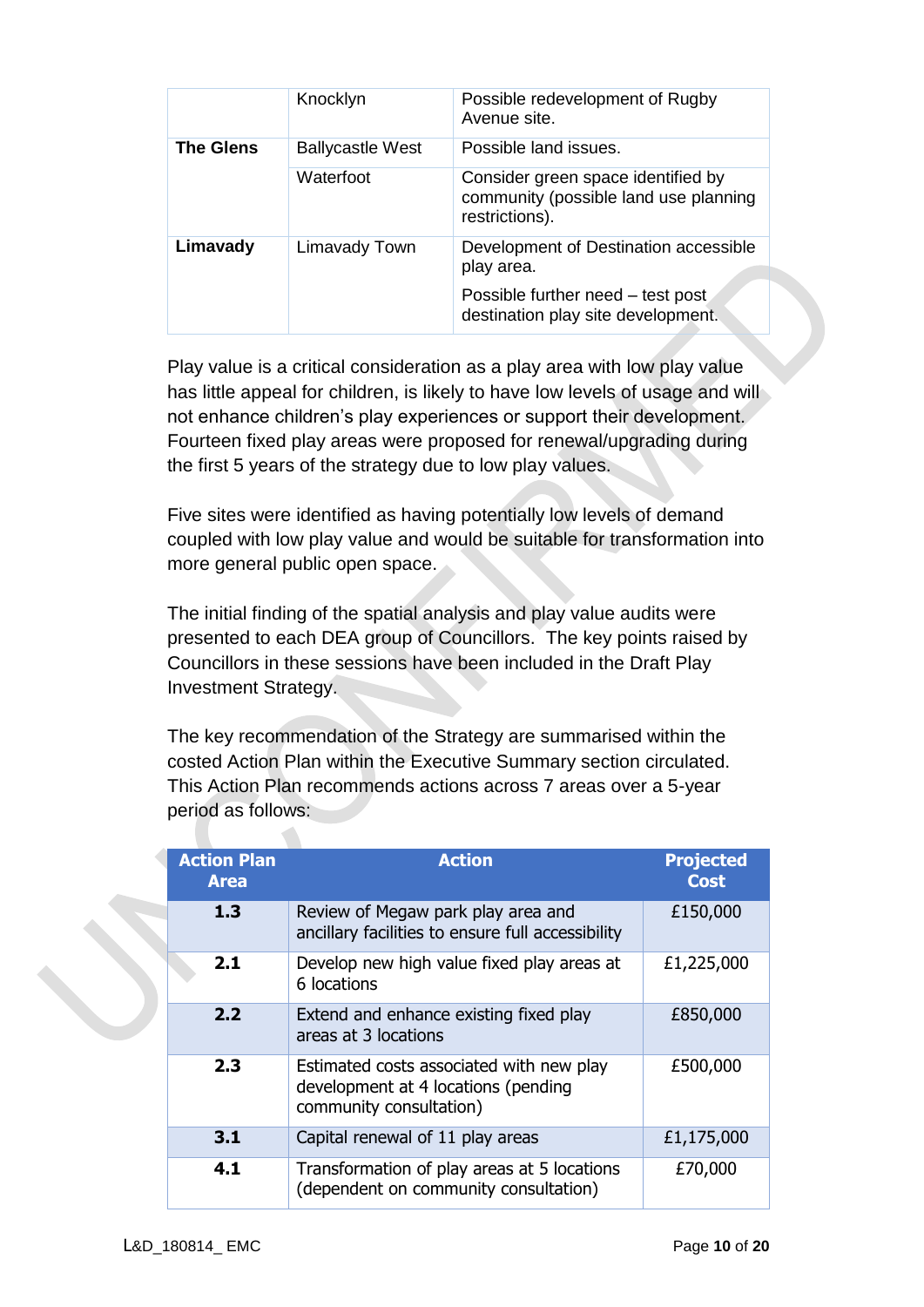|     | <b>TOTAL ASSOCIATED INVESTMENT</b>     | £4,129,000 |
|-----|----------------------------------------|------------|
| 7.1 | Development of non-fixed play services | £159,000   |

In addition to this the Fixed Play Area Play Value Audit undertook a condition audit of all 99 fixed play areas. This has resulted in individual reports which in many cases recommend repairs and renewals in addition to the larger projects listed in the Action Plan. These repairs and renewal recommendations are currently being costed and officers will bring proposals to a future meeting for consideration and decision on budget allocation for the works required to protect/reinstate the initial play value of these sites.

When fixed play facilities were last discussed, Members asked officers to progress business cases for new/improved fixed play facilities in Aghadowey and Limavady. This work has been delayed by work to complete the Play and Pitches Strategies and a range other capital projects. Playboard has now been commissioned to lead a public consultation in relation to need, demand and best location for such facilities. Report will come back to committee later in the year.

#### **It is recommended** – that Members

- Give indicative approval for the Draft Play Investment Strategy
- Provide approval for officers to initiate a S75 compliant, 12 week public consultation on the Draft Play Investment Strategy.

The Head of Sport and Well-Being responded to queries around equipment for those with a disability, play areas design configuration and to road safety at play locations being considered at design stage.

Proposed by Alderman Robinson Seconded by Councillor Nicholl and

**AGREED** – to recommend that Council

- Give indicative approval for the Draft Play Investment Strategy
- Provide approval for officers to initiate a S75 compliant, 12 week public consultation on the Draft Play Investment Strategy and
- **To take road safety into consideration when identifying play locations**
- Councillor M A McKillop withdrew from the meeting at 7:55 pm.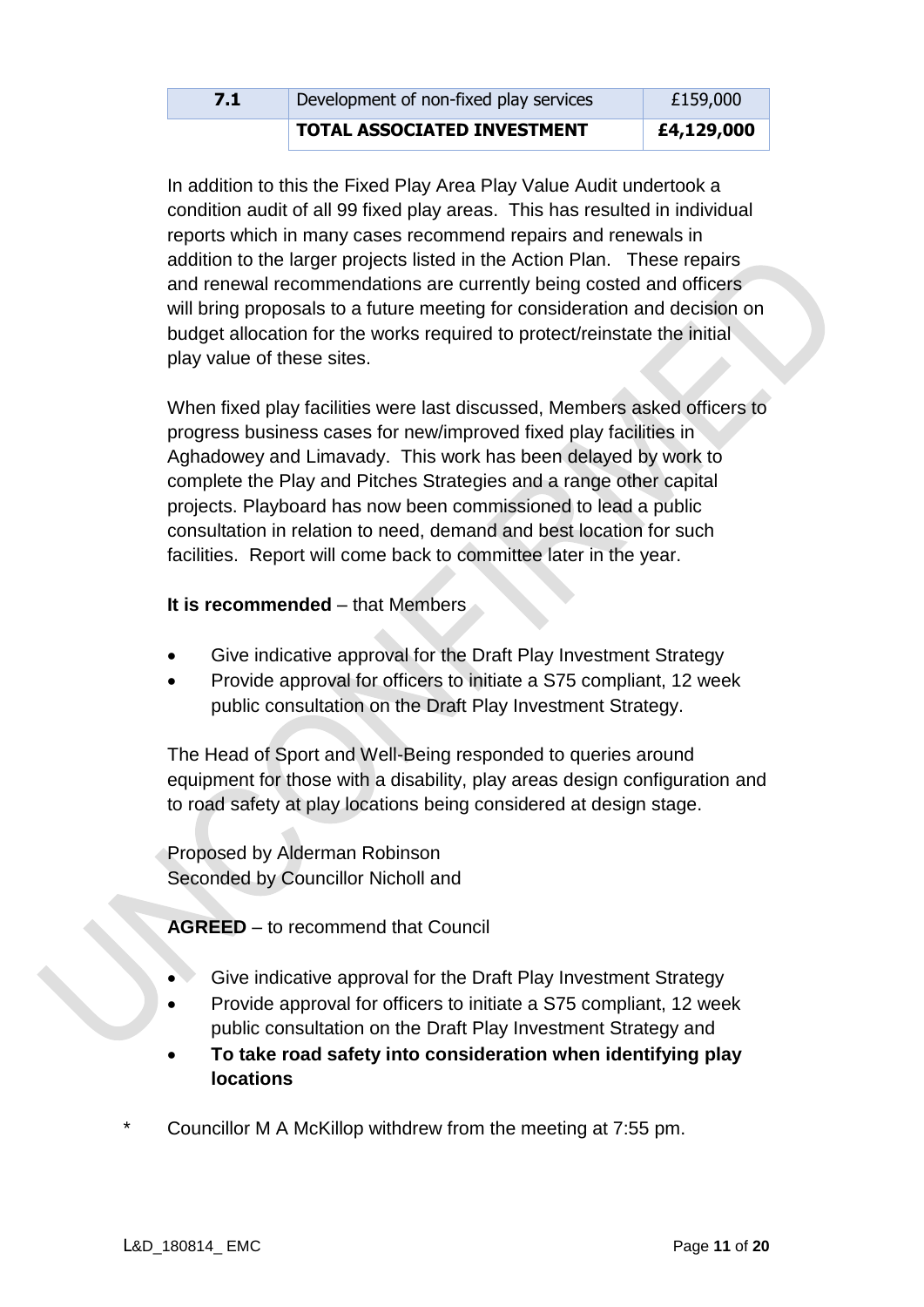# **7. UPDATE ON ACTIVITIES AND FUNDING OF THE CAUSEWAY COAST AND GLENS HERITAGE TRUST**

The Leisure and Development considered a report previously circulated to provide elected members with an update on the work undertaken by the Causeway Coast and Glens Heritage Trust (CCGHT) in conjunction with the Council's Coast and Countryside team over the last year and to outline the proposed partnership agreement for delivery of services in 2018-19.

The Council funded CCGHT for the period 1 April 2017 – 31 March 2018. The total amount of funding awarded was £35,000 and was subject to the delivery of a number of specific activities.

The agreement to fund the organisation was based on the premise that the Council's Coast and Countryside remit would be complimented by the activities provided by CCGHT. In addition, any financial transaction would be based on a single tender action for services that only the CCGHT could provide as specialists in this area of work.

A contract for services was approved by Council in June 2017 and within this a number of defined activities with specific outputs have been undertaken by CCGHT as set out within the report.

The outputs from last year's work plan have been reviewed by Council's Funding Unit and the Coast and Countryside Team. Certain elements have yet to be completed from last year's agreed services and one requested activity to be completed in 2017/18 was the development of the Causeway Coast and Glens geo-diversity opportunities, to improve the visitor economy. In particular the activity plan asks for the hosting of a conference inviting delegates from the education section, specialist tour operators and local schools with a view to raising awareness of the geology of the area and to promote inbound travel from niche markets and universities.

Officers are asking for an extension be given to complete the activity until the end of November 2018 and if not completed then it is proposed to deduct the budget allocation from any monies agreed within the 2018/2019 year.

Council's financial support continues to play a vital role in sustaining CCGHT. Council's commitment will be subject to funding made available from NIEA, Tourism NI and Mid and East Antrim, who have all made an allowance for financial contribution for agreed services. With Members' approval, officers would recommend a contribution of up to £35,000 to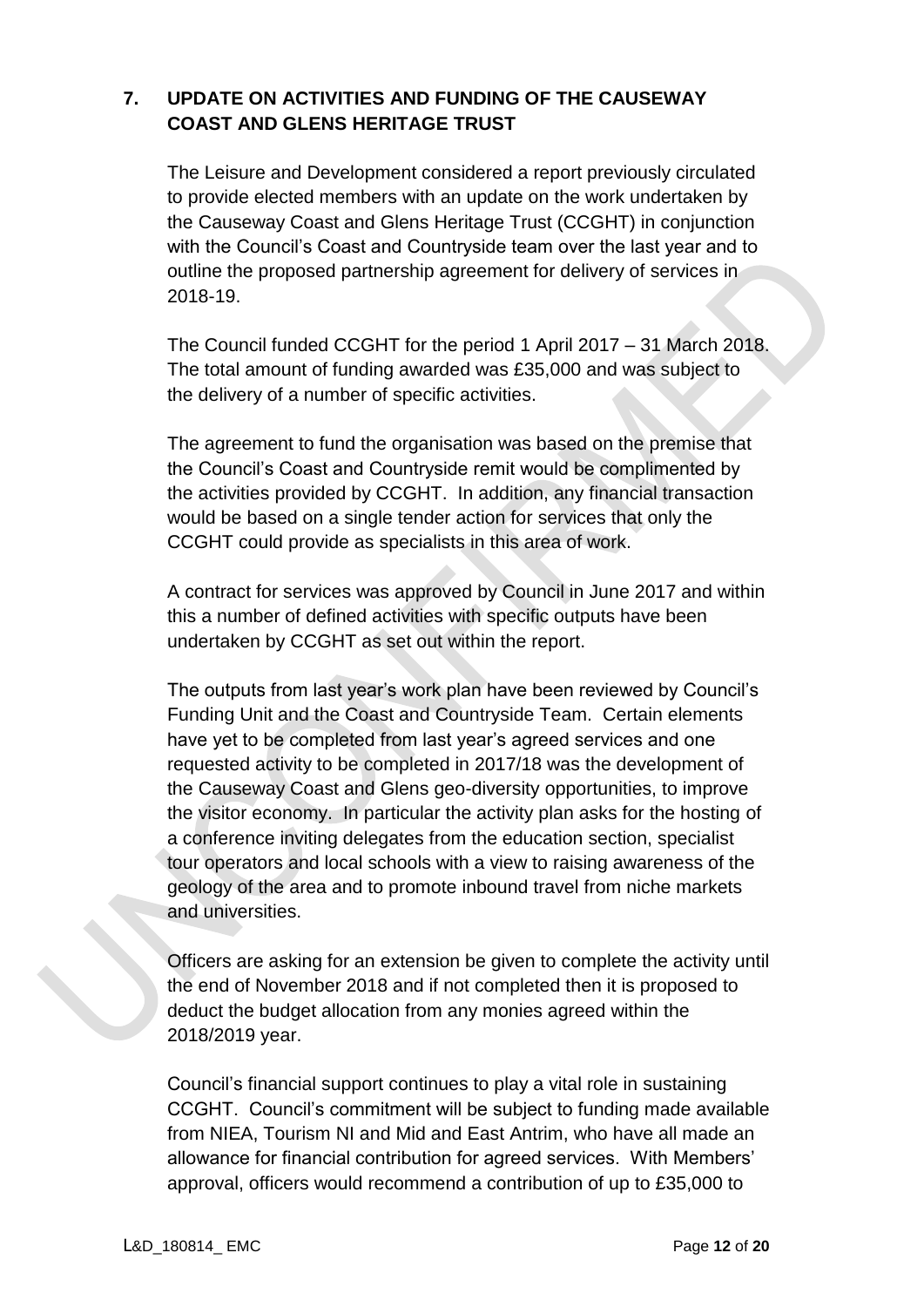support the Heritage Trust activities from June 2018 to April 2019 subject to successful completion of outputs set out within the report.

\* Alderman Robinson and Councillor Fielding withdrew from the meeting at 8 pm.

**It is recommended** that the Leisure and Development Committee consider and approve Council funding to CCGHT for services proposed within Annex A of the report, this is subject to a staged approval and satisfactory delivery of the outputs detailed in Annex A.

Proposed by Alderman Hillis Seconded by Councillor Callan and

**AGREED -** to recommend that Council consider and approve funding to CCGHT for services proposed within Annex A of the report, this is subject to a staged approval and satisfactory delivery of the outputs detailed in Annex A.

Also **AGREED** that from this point forward that the minutes from Causeway Coast and Glens Heritage Trust Board Meeting to be circulated to the Leisure and Development Committee.

\* Alderman Robinson, and Councillors Fielding and McKillop re-joined the meeting at 8:10 pm.

## **8. PCSP ANNUAL REPORT**

An information report and PCSP Annual Report 2017-2018 was circulated to the Leisure and Development Committee.

The report covers both the work of the Policing Committee and the wider PCSP and contained specific information as to how the PCSP has carried out its functions on engagement and enhancing community safety.

The information report was **NOTED.** 

## **9. PORTRUSH PUBLIC REALM UPDATE**

An information report was circulated to the Leisure and Development Committee to give Members a succinct update on the progress of the Portrush Public Realm Scheme.

The Committee was advised that the scheme was currently in the July/August moratorium period reflecting the importance of tourism to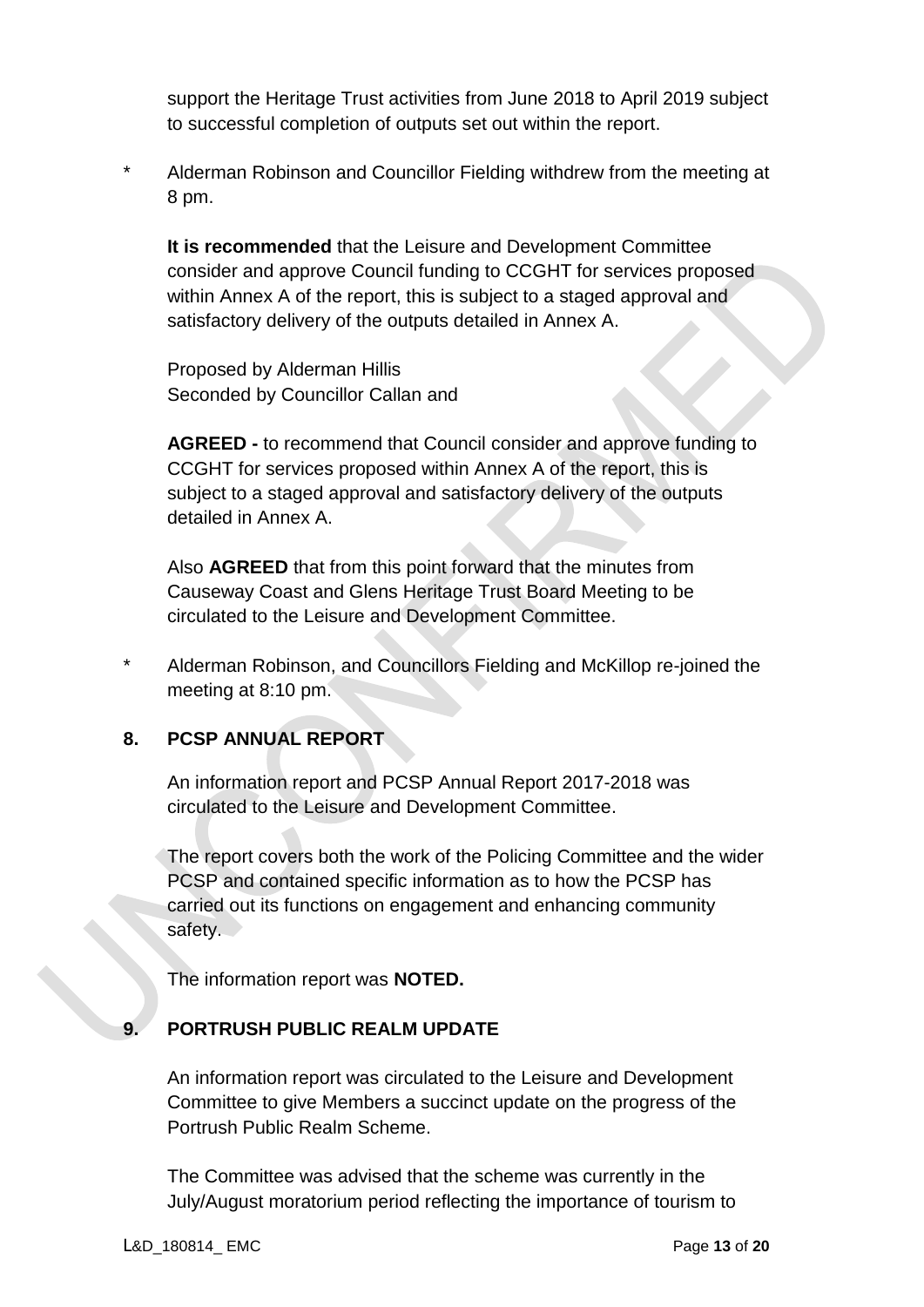Portrush at the height of the summer season. Minor works continues at Bath Road, the Coastal Zone and Reviggerley Point which do not interfere with functions of the resort.

Overall the project is on target for completion by March 2019 with 41% of the overall construction being complete; 42% of paving is complete and 25% of setts paving is complete. Exposed aggregate surfacing is 55% complete.

Generally the project team is satisfied with the quality of materials and workmanship presented by the contractor. A weekly Friday "clinic" is still ongoing at Portrush Town Hall, attended by both contractor and Council.

The revitalise scheme is now progressing, with administrative details being finalised between the Department and Council and a positive response has been reflected in the 108 applications received.

The information report was **NOTED.** 

## **10. MATTERS FOR REPORTING TO PARTNERSHIP PANEL**

There was no matters to report to the Partnership Panel.

### **11. CORRESPONDENCE**

There was no correspondence.

## **12. CONSULTATIONS**

The Chief Executive advised of the following consultation circulated:

 Department for Justice – Proposals to Extend the Unduly Lenient Sentence Scheme. Submission by 2 October 2018.

The Leisure and Development Committee **NOTED** the consultation circulated.

# **13. NOTICE OF MOTION PROPOSED BY COUNCILLOR STEVENSON, SECONDED BY ALDERMAN CAMPBELL**

Councillor Stevenson proposed the following Notice of Motion:

*'That members of this council are fully updated in regards to the details of the process leading up and including the transferring of Edward Street Social Centre to NICVA following the Council meeting of Tuesday 22nd May, 2018, during a call in period. That members are also updated as to*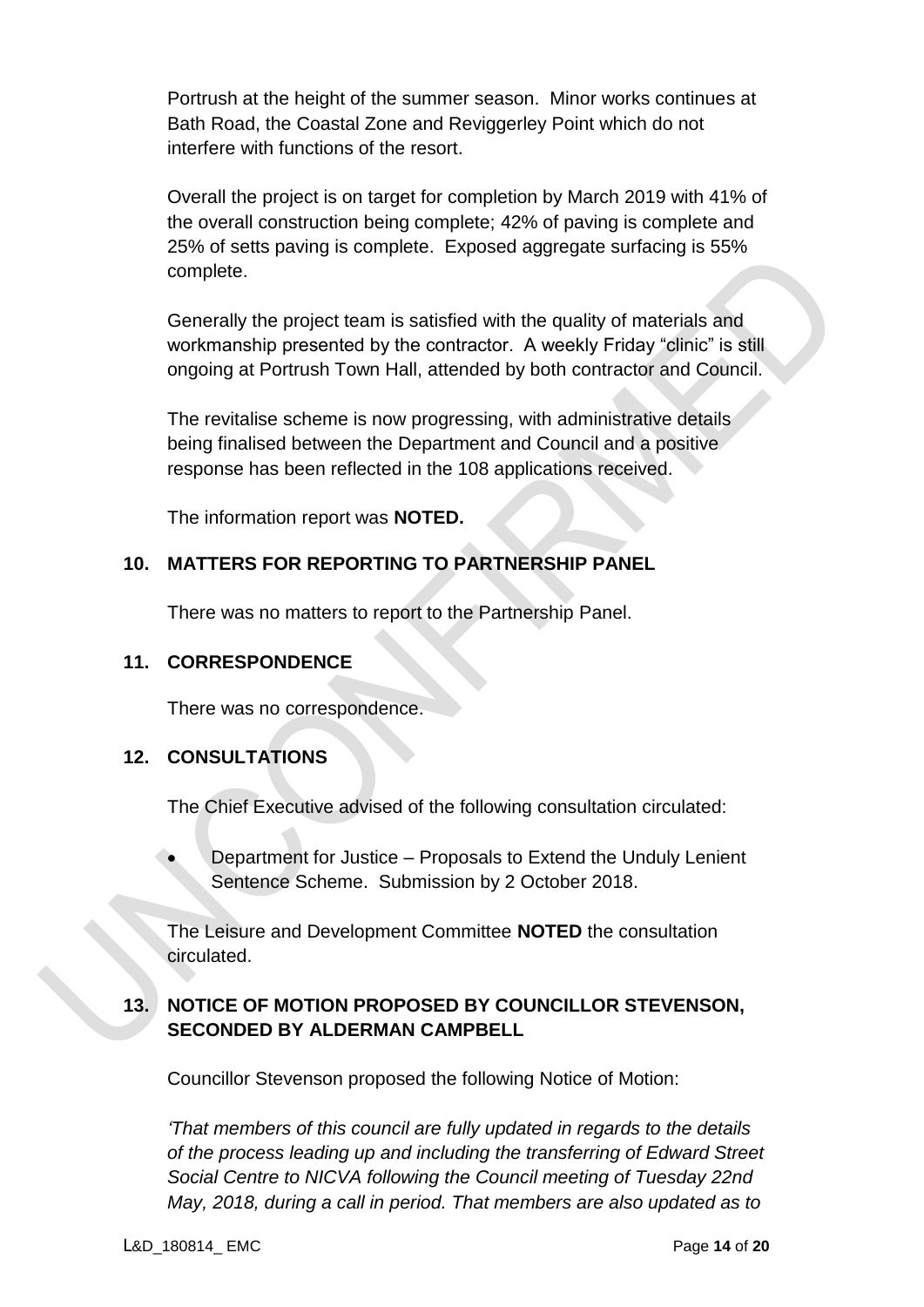*the process and rationale for rejecting a call in on the decision not to take on ownership".*

Councillor Stevenson spoke in support of the motion and provided a timeline of decisions made by Council with regard to the Edward Street Social Centre. He requested that members are updated with regard to the following points:

- *a) The definition of the word decision is not given in Articles 41 a/b of Northern Ireland Local Government Act 2014. How was the interpretation of decision arrived at? Was legal advice sought on this?*
- *b) If transfer was solely an operational matter, why were members notified on 30 May 2018 that the hall was handed over?*
- *c) August 2017 it was agreed to continue to operate Ballymoney Social Centre in order to allow time to support the Evergreen Club their best course of action in relation to the future of the centre. Does this agreed proposal say anything about handing the building over or how it should be done? Was this agreed by Council?*
- *d) Was it clarified with NICVA so that they understood they were taking on a building which they were owners in before the transfer of keys?*
- *e) Was immediate remedial works carried out?*
- *f) Why was this transfer done during the call in period and why members informed it was done before the call in period had expired?*
- *g) Why were the keys handed over without the consent of the Evergreen Club and was the impact of any expenditure for the Club considered when handing the keys over?*

Alderman Hillis commended Councillor Stevenson on his tenacity on the matter, however he was of the opinion that to re-open debate would require using further scarce resources in which there was nothing to be gained. Councillor McCandless agreed and said that re-opening the debate gave false hope to people.

Councillor Stevenson stated that he was querying the process rather than re-opening debate.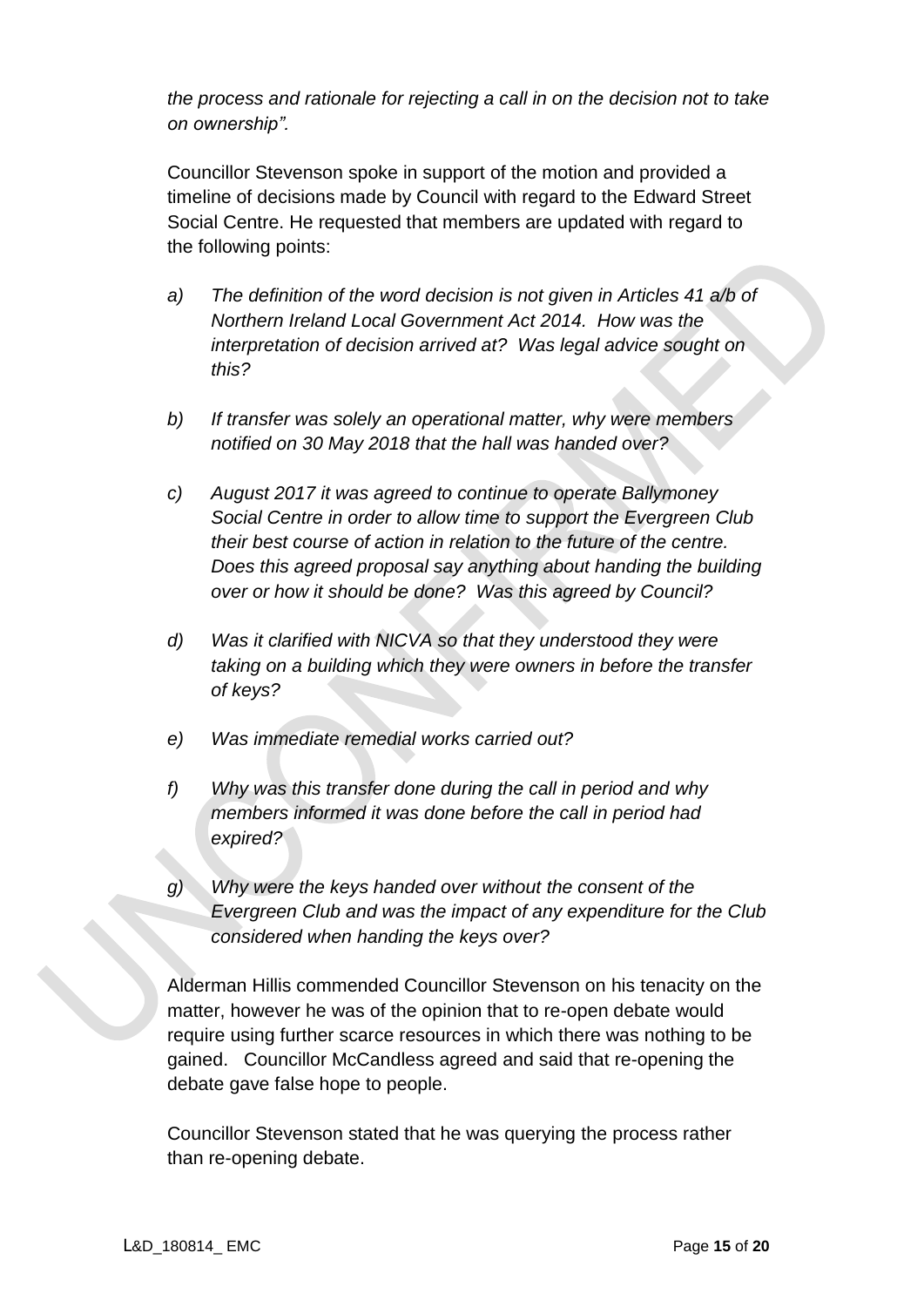The Chief Executive pointed out that throughout the process, Council's Legal Advisor had responded to any queries raised.

The Committee did not make any recommendation on the matter.

# **14. NOTICE OF MOTION PROPOSED BY COUNCILLOR STEVENSON, SECONDED BY ALDERMAN CAMPBELL**

Councillor Stevenson proposed the following Notice of Motion:

*'That this Council ensure that an Audit of Need and Options Appraisal in relation to Community Facilities is carried out in all towns in the borough with a population of over 5,000. That these audits be carried out over the next four years and that it starts with the largest population in descending order, the first audit to be completed by March 2019'.*

Councillor Stevenson spoke in support of the motion and pointed out that an audit of need had been carried out for Ballymoney but not to other areas of the Borough.

It was noted that there was no seconder to the motion.

## **15. ANY OTHER RELEVANT BUSINESS NOTIFIED IN ACCORDANCE WITH STANDING ORDER 12. (O)**

In accordance with Standing Order 12. (O) Councillor Fielding gave notice of the following:

## **15.1 Portstewart Pool**

In addition to the months of July and August, Can consideration be given to the possibility of having the pool at the Crescent Portstewart filled with water at times of good weather'

The Chief Executive advised that officers would look into the query and bring back a report to the Leisure and Development Committee.

## **15.2 Visiting Vessels to Portrush Harbour**

What arrangements are in place to accommodate visiting vessels to Portrush Harbour facilities during the Open Golf Championship July 2019.

The Chief Executive tabled a response to the query as follows: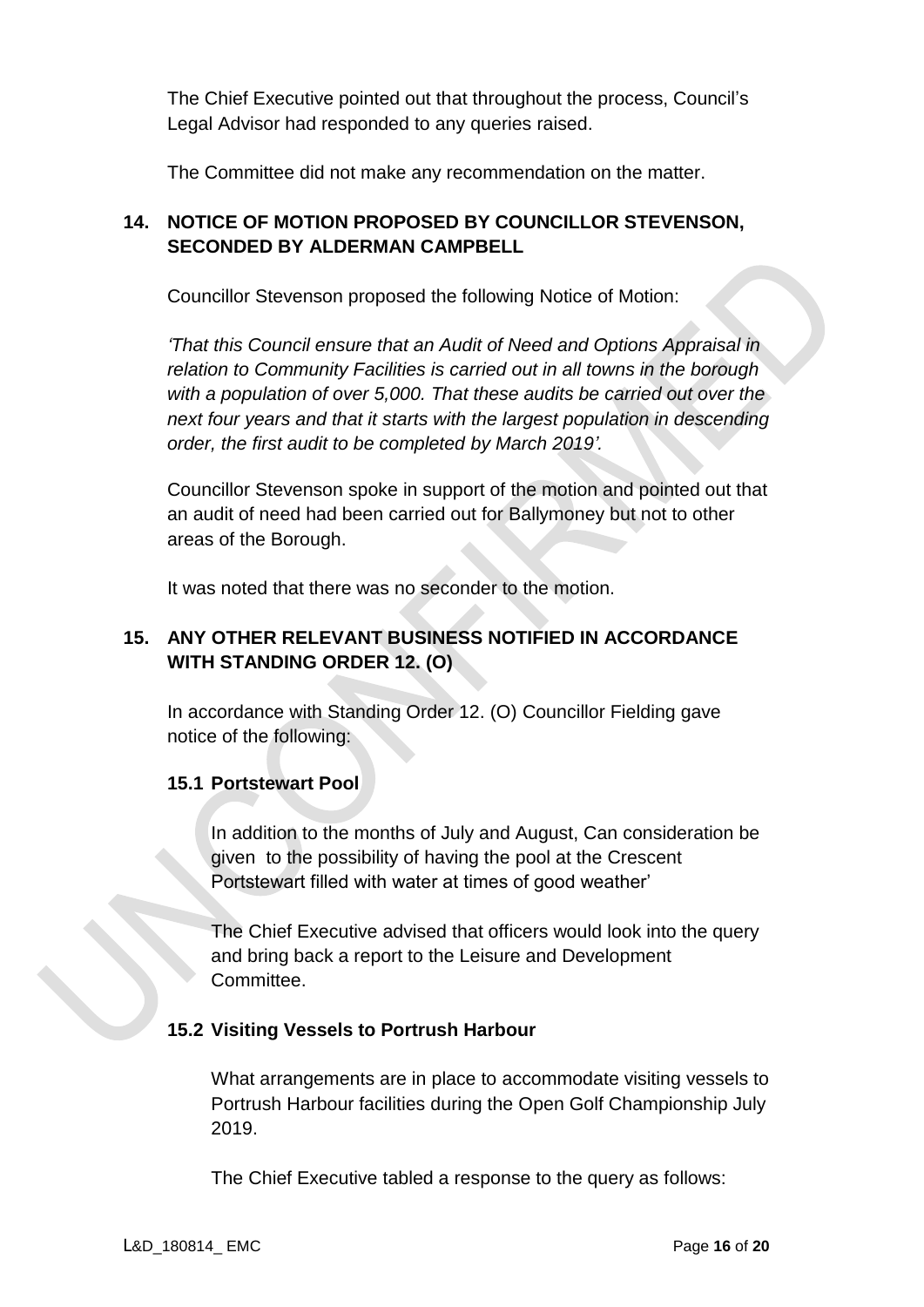Council has invested £3m of its capital budget to repair and upgrade of Portrush Harbour North Pier which is under construction. This is in addition to the wider Portrush Regeneration Programme, namely £17.5m of investment from Department for Communities.

Head of Capital Works and Infrastructure in partnership with L&D is currently developing a Marine & Harbours Service Delivery Strategy inclusive of Marine Tourism. While there is a strategy being developed, there is also need for further investigative work to ensure the harbour is an integral part of Portrush town during the week of The Open and to ensure the Council harness its economic potential during Championship Week.

A budget of £350k was agreed by Council for The Open to be spread across a number of areas. This budget will be increased by Tourism NI, our event partner. Portrush will be an extension to the event and will be a hive of activity. This will be done by animating the town with high quality events (showcasing local produce) and branding at key locations along with further dressing up of the town.

### **Actions regarding the harbour:**

- Future investment options: This will be informed by the Marine & Harbours Service Delivery Strategy inclusive of Marine Tourism.
	- Portrush Harbour: Harbour Master will monitor all enquiries to gauge demand as this is not high at present and has not highlighted the need for an upgrade in infrastructure. A berthing/mooring plan including pricing will be developed and published in advance of The Open. Weather permitting, dredging of the harbour will take place between February and May 2019. This will increase capacity within the harbour. The provision of additional infrastructure will be subject to a further business case and viability assessment, which will be brought to members for consideration. Any increased capacity will need to fit within the overall traffic and transport plan. The Branding/Animation/Events working group are considering how best to present the harbour and incorporate it into the wider activities during The Championship Week.
- Other Harbours: Harbour Master will investigate capacity at harbours elsewhere within the Borough and consider how these can be connected to The Open, which in turn will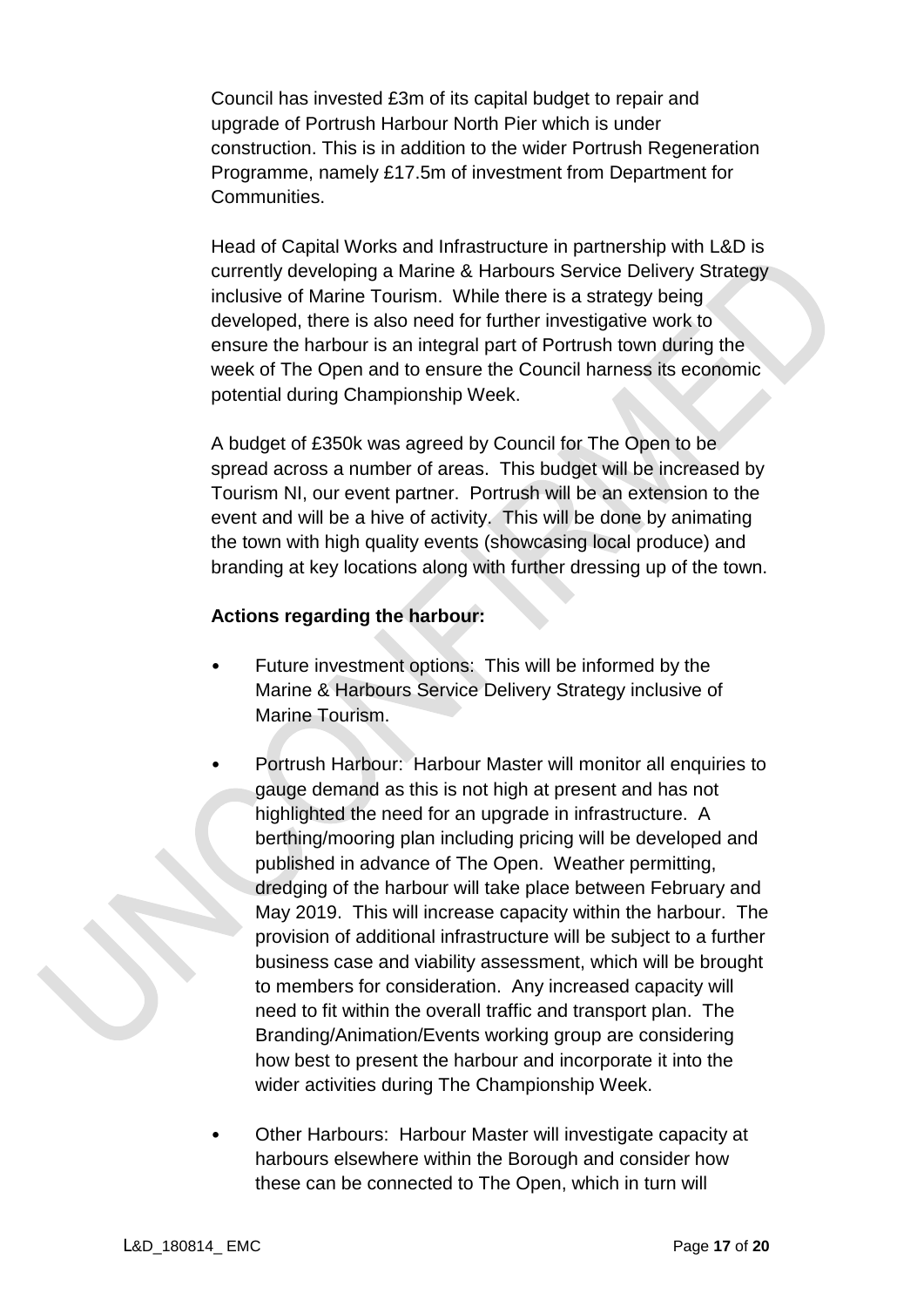influence the aforementioned business case relating to infrastructure upgrade for consideration.

• Project Manager for The Open will enquire of The R & A regarding the demand from spectators to travel to The Open via sea (private or commercial vessels) at previous events.

The detailed response was **NOTED.** 

### **MOTION TO PROCEED 'IN COMMITTEE'**

Proposed by Alderman Robinson Seconded by Councillor McCandless and

**AGREED** – that Committee conduct the remainder of the business 'In Committee'.

Press and public left the meeting at 8:43 pm.

## **16. BALLYSALLY COMMUNITY CENTRE**

The Leisure and Development Committee considered a confidential report seeking approval from Members to progress with a redundancy request following the removal of service area at Ballysally Community Centre.

The report set out background information and current position leading up to the request.

**It is recommended** that Members**:**

 Agree the progression of a redundancy request for the Play Group Leader post holder for consideration by Corporate Policy & Resources Committee.

Members were asked to **NOTE** that:

- This request is a consequence of the withdrawal of a service.
- Full consultation has taken place with the post holder and the individual is in agreement with the redundancy decision.
- The remaining staff members will continue to support the community activity programme in the centre as per the remit of their individual roles.

Proposed by Alderman Robinson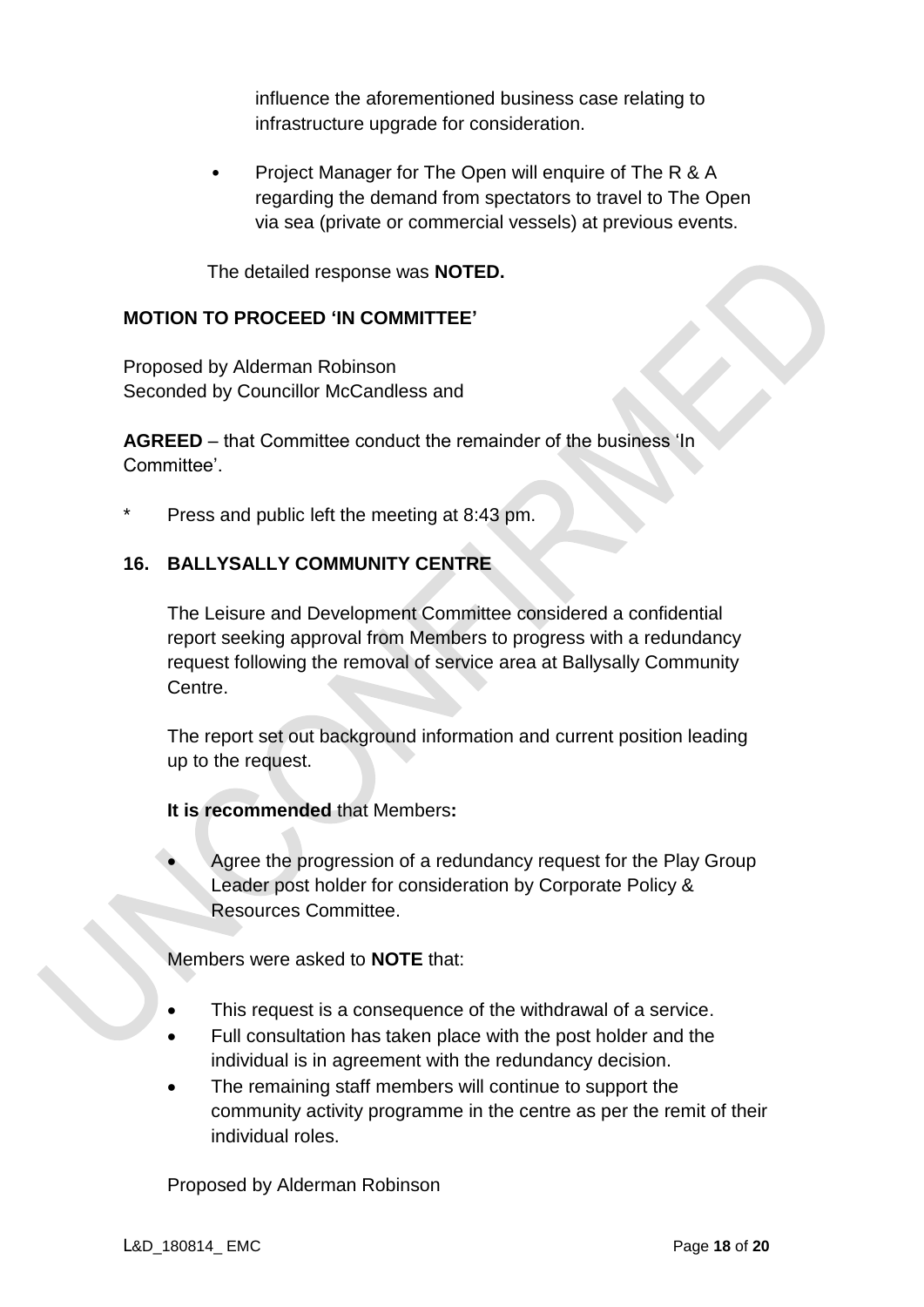Seconded by Councillor McShane and

**AGREED** – to recommend that Council agree the progression of a redundancy request from the Play Group Leader post holder for consideration by Corporate Policy & Resources Committee.

#### **17. COASTAL & DUNE MANAGEMENT TENDER REPORT**

The Leisure and Development Committee received a confidential report to seek Members approval to appoint a contractor to complete works at Benone, Castlerock, Whiterocks, Runkerry and Ballycastle, consisting of new boardwalks, paths, signage and seating at Council managed coastal facilities.

Background details was set out within the report and a Tender Report was attached for consideration.

The Committee were advised that with Members approval, Council officials would complete the procurement of the contractor and deliver the project within the next six months. The total initial costs from this Project was £144,000. With reductions the most economical advantageous tender has come in at £146,260. Council Officials are in negotiations with the RDP to secure the additional £2,260 from the funding programme through slippage.

**Recommendation** – that the Leisure and Development Committee are asked to approve the appointment of JPM Contracts Ltd at a tender figure of £146,260 excluding VAT. Council's contribution being fixed at 20% cash-in-kind (allocated to staff time) with a potential of 5% cash contribution from Council up to a maximum of 10%.

Proposed by Alderman Robinson Seconded by Councillor C McShane and

**AGREED** – to recommend to Council approval of the appointment of JPM Contracts Ltd at a tender figure of £146,260 excluding VAT. Council's contribution being fixed at 20% cash-in-kind (allocated to staff time) with a potential of 5% cash contribution from Council up to a maximum of 10%.

## **MOTION TO PROCEED 'IN PUBLIC**

Proposed by Councillor McCandless Seconded by Councillor McKillop and